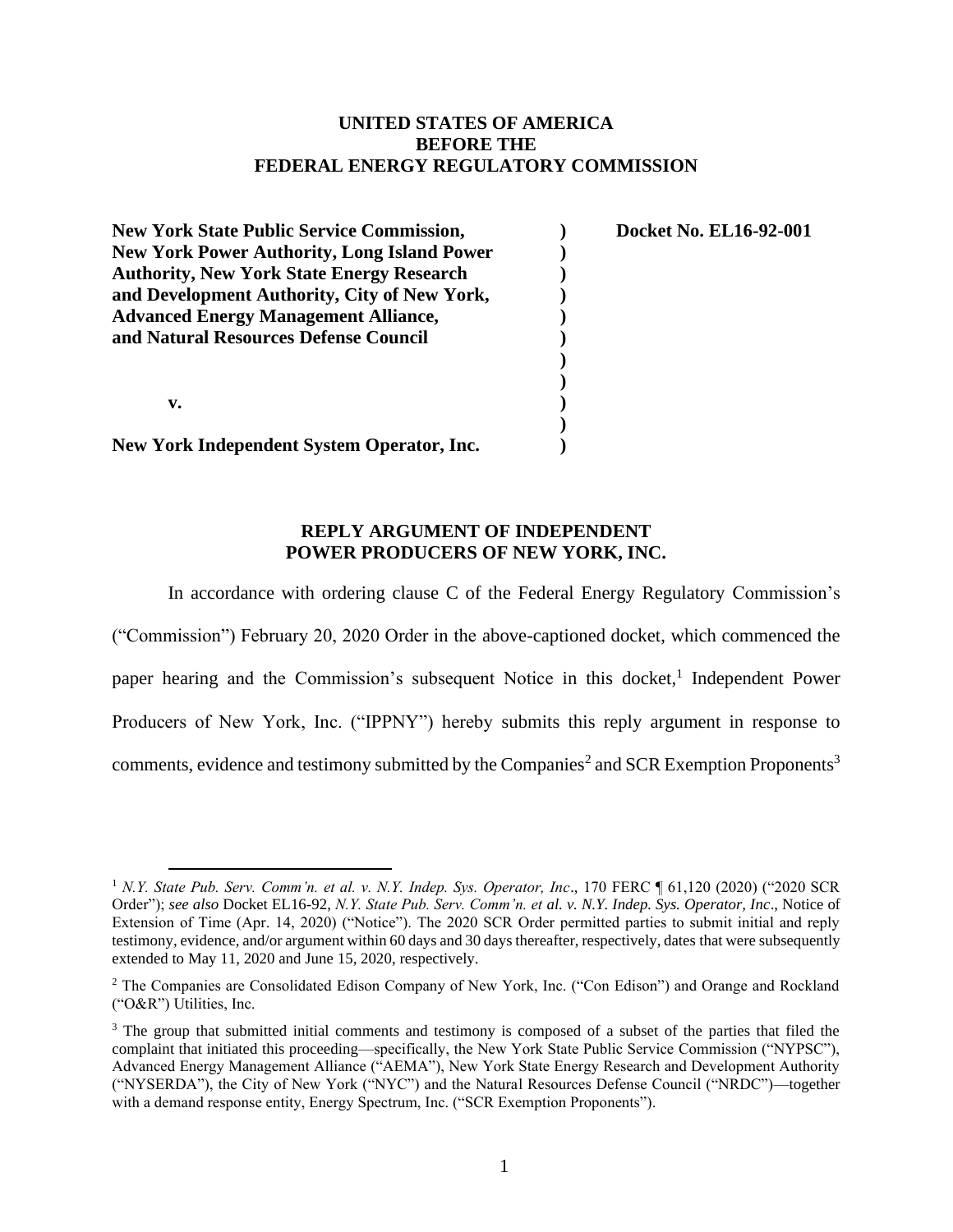(together, the "Program Advocates").<sup>4</sup> The purpose of the paper hearing, as established by the 2020 SCR Order, is to gather current and comprehensive information on the scope, nature and structure of a subset of retail-level demand response programs previously identified in this proceeding to evaluate whether resources under those programs provide wholesale-level capacity service or are limited to solely addressing distribution-level reliability needs and, therefore, payments thereunder can be excluded from the calculation of Offer Floors for new Special Case Resources ("SCRs") under the New York Independent System Operator's ("NYISO") buyer-side market power mitigation measures ("BSM Measures") set forth in its Market Administration and Control Area Services Tariff ("MST"). 5

IPPNY has reviewed the information provided by the Program Advocates on the administration of two retail-level demand response programs in the Mitigated Capacity Zones – the Commercial System Load Relief Program ("CSRP") and the Distribution Load Relief Program ("DLRP"). Upon review of the comments and testimony submitted, it remains apparent that the CSRP is, at its core, a capacity program, that continues to provide payment for services beyond *solely* distribution-level reliability services. As established *infra*, the evidence demonstrates the design and structure of this program and the NYISO's SCR program mirror each other in significant respects and there is substantial overlap between them. Given that the CSRP clearly is designed to provide payment for the provision of Installed Capacity ("ICAP") to reduce system peak load, it serves the express purpose of payments provided to resources participating in the

<sup>&</sup>lt;sup>4</sup> IPPNY is a trade association representing companies involved in the development of electric generating facilities and the generation, sale, and marketing of electric power in the State of New York. IPPNY member companies produce a majority of New York's electricity utilizing almost every generation technology available today, such as wind, solar, natural gas, oil, hydro, biomass, energy storage, and nuclear. IPPNY's fundamental interest remains rooted in the continued development and enhancement of reliable, efficient, and non-discriminatory integrated regional wholesale competitive electricity markets.

<sup>5</sup> 2020 SCR Order at PP 16–18.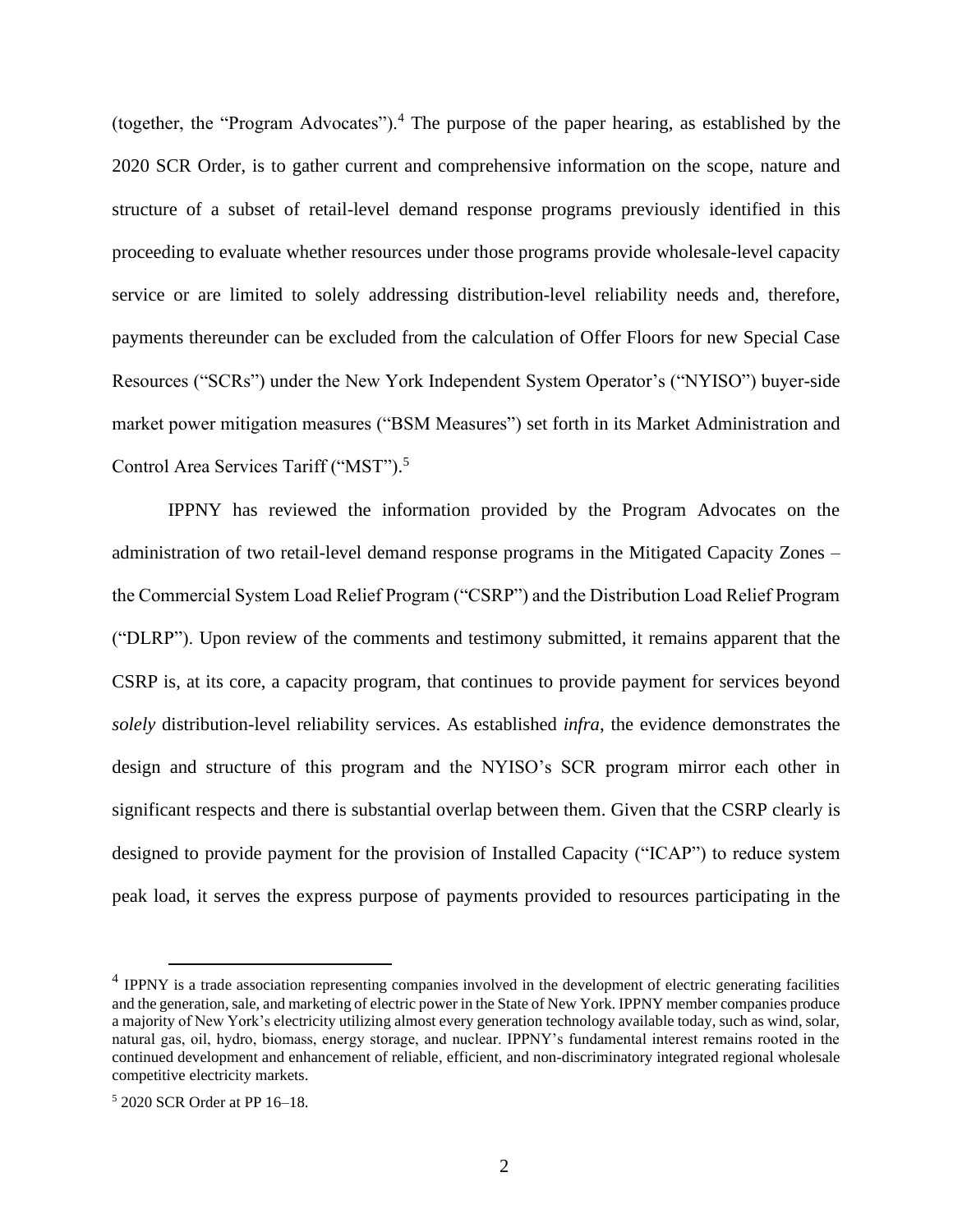NYISO's SCR program. Therefore, the Commission should determine that payments provided to resources participating in the CSRP must be included in the Offer Floor calculations under the BSM Measures when these resources also seek to participate in the NYISO's SCR program.

#### **I. BACKGROUND**

In a complaint filed by the NYPSC et al. in June, 2016, the SCR Exemption Proponents provided certain information concerning the DLRP, CSRP and a number of other programs for the period 2011-2015, and requested a blanket exemption for SCRs from the NYISO's BSM Measures or, alternatively, exclusion of these various programs identified therein from the Offer Floor calculations.<sup>6</sup> Because the Commission granted the request for a blanket SCR exemption in the 2017 SCR Order, it did not address the specific merits of including or excluding the payments from the Offer Floor calculation for each respective individual program that had been proposed.<sup>7</sup> IPPNY sought rehearing of the Commission's decision to exempt SCRs from the BSM Measures on the grounds, *inter alia*, that the identified programs did not serve a different purpose from the NYISO's SCR program and collectively these resources could significantly artificially suppress capacity market prices.<sup>8</sup>

The Commission's 2020 SCR Order granted in part and denied in part the IPPNY Rehearing Request of the Commission's 2017 SCR Order. Finding "a blanket exemption does not appropriately recognize that certain payments made to SCRs outside of the ICAP market could provide SCRs with the ability to suppress ICAP market prices below competitive levels," the

<sup>6</sup> Docket No. EL16-92, *supra,* Complaint Requesting Fast Track Processing of the NYPSC, New York Power Authority, Long Island Power Authority, New York State Energy Research and Development Authority, City of New York, Advanced Energy Management Alliance, and Natural Resources Defense Council (June 24, 2016) at 2–3 (the "2016 Complaint").

<sup>7</sup> *N.Y. State Pub. Serv. Comm'n. et al. v. N.Y. Indep. Sys. Operator, Inc*., 158 FERC ¶ 61,137, at P 1 (2017) ("2017 SCR Order").

<sup>8</sup> Docket No. EL16-92, *supra*, Request for Rehearing of IPPNY (Mar. 6, 2017) ("IPPNY Rehearing Request").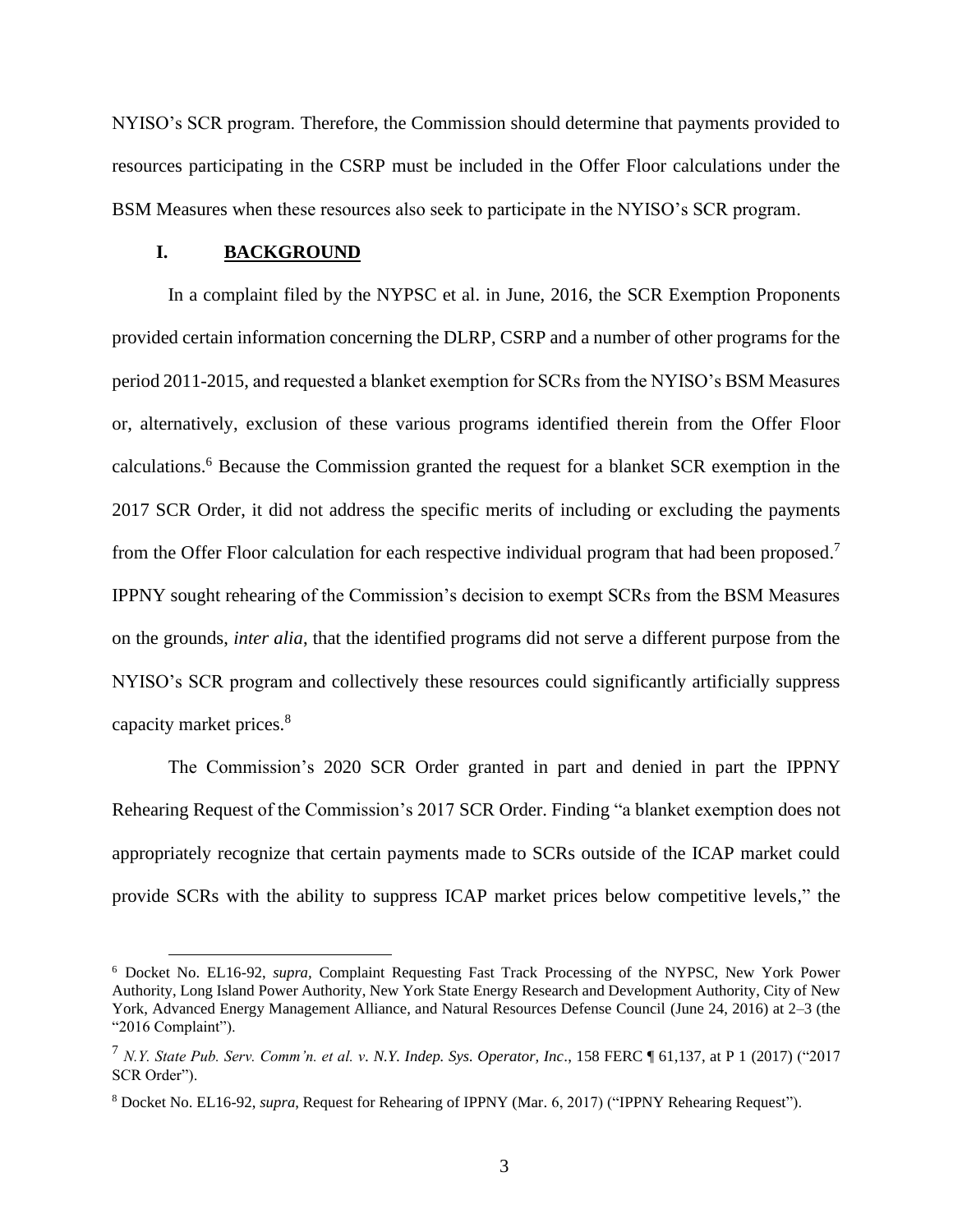Commission determined in the 2020 SCR Order that "all new SCRs should be subject to NYISO's buyer-side market power mitigation rules." <sup>9</sup> To calculate the Offer Floor for these resources, the Commission established that the incremental costs of providing wholesale-level capacity services must be included.<sup>10</sup> In contrast, the Commission specified that payments from retail-level demand response programs designed solely to address distribution-level reliability needs, rather than provide a capacity service, should be excluded from the calculation of SCRs' offer floors.<sup>11</sup> Deciding that the information concerning retail programs which dated back to the period of 2011- 2015 was both stale and limited, the Commission reopened the record for paper hearing to determine whether the retail-level demand response programs that had been previously identified address "*solely* distribution-level reliability needs."<sup>12</sup>

On May 12, 2020, the Commission issued the May Order in response to a self-described compliance plan filed by the NYISO $13$  in which the NYISO described how it would treat SCRs under the BSM Measures until the time the Commission had issued its determinations concerning which of the previously identified programs would be included and excluded in the Offer Floor calculation in the paper hearing. <sup>14</sup> In the May Order, the Commission directed the NYISO to delete the proposed MST language, referred to as the "State Program Language."<sup>15</sup> The May Order

<sup>9</sup> 2020 SCR Order at PP 16–17.

<sup>10</sup> *Id*. at P 18.

 $11$  *Id.* 

<sup>&</sup>lt;sup>12</sup> *Id.* at P 19 (emphasis added).

<sup>13</sup> Docket No. EL16-92-002, *supra*, Notice of Compliance Plan and Request for Conditional Waiver of the New York Independent System Operator, Inc. (Mar. 11, 2020).

<sup>14</sup> *N.Y. State Pub. Serv. Comm'n. et al. v. N.Y. Indep. Sys. Operator, Inc*., 171 FERC ¶ 61,114 (2020) ("May Order") (characterizing NYISO's "compliance plan" as a request for clarification of the 2020 CSR Order).

<sup>15</sup> *Id.* at P 20. The proposed State Program Language provided:

The Offer Floor calculation shall include any payment or the value of other benefits that are awarded for offering or supplying Mitigated Capacity Zone Capacity *except for* payments or the value of other benefits provided under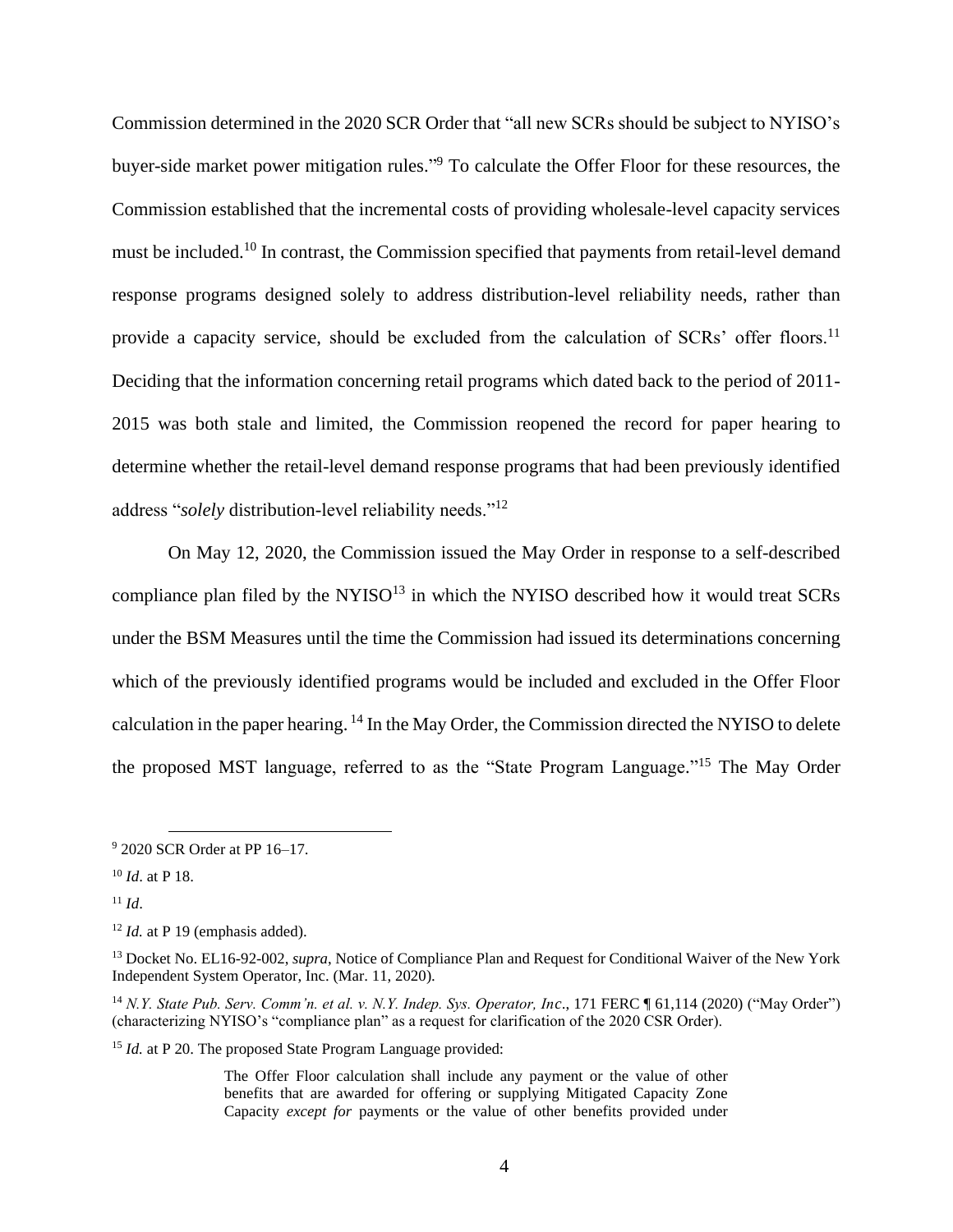further noted that the Commission explicitly had rejected the State Program Language in its 2015 SCR Order. <sup>16</sup> Because the Commission intended that it – not the NYISO – would rule on the legitimacy of specific State programs, it further noted that the 2015 SCR Order had further directed the NYISO to implement its BSM Measures applying the rule that "unless ruled exempt by Commission order on a request for exemption filed by the state, all rebates and other benefits from state programs must be included in the SCR Offer Floor."<sup>17</sup>

On May 29, 2020, the NYISO made a compliance filing with the Commission removing the State Program Language and confirming it will include all payments or benefits received by SCRs or Responsible Interface Parties "under programs administered or approved by New York State or a government instrumentality of New York State" in the calculation of SCRs' Offer Floors.<sup>18</sup> The CSRP and DLRP proposed by the Program Advocates are approved by the NYPSC. The two additional programs proposed by the Companies that go beyond the scope set for this paper hearing process are currently pending review before the NYPSC. Therefore, unless and until the Commission decides as part of the paper hearing that CSRP or DLRP payments can be excluded or any other payment can be excluded in response to a future FPA Section 206 filing, they must be included in the calculation of SCRs' Offer Floors.

#### **II. ARGUMENT**

IPPNY's sole interest in providing these comments is to ensure that the costs of providing ICAP service by SCR program participants are properly reflected in the NYISO's capacity market so that capacity prices accurately reflect the cost of doing business for all resources participating

programs administered or approved by New York State or a government instrumentality of New York State (emphasis added).

<sup>16</sup> *Id*. at P 19.

<sup>17</sup> *Id.* at P 5 (citing *N.Y. Indep. Sys. Operator, Inc.*, 150 FERC ¶ 61,208, at P 30 (2015) ("2015 SCR Order").

<sup>18</sup> Docket No. EL16-92, *supra*, NYISO Compliance Filing (May 29, 2020).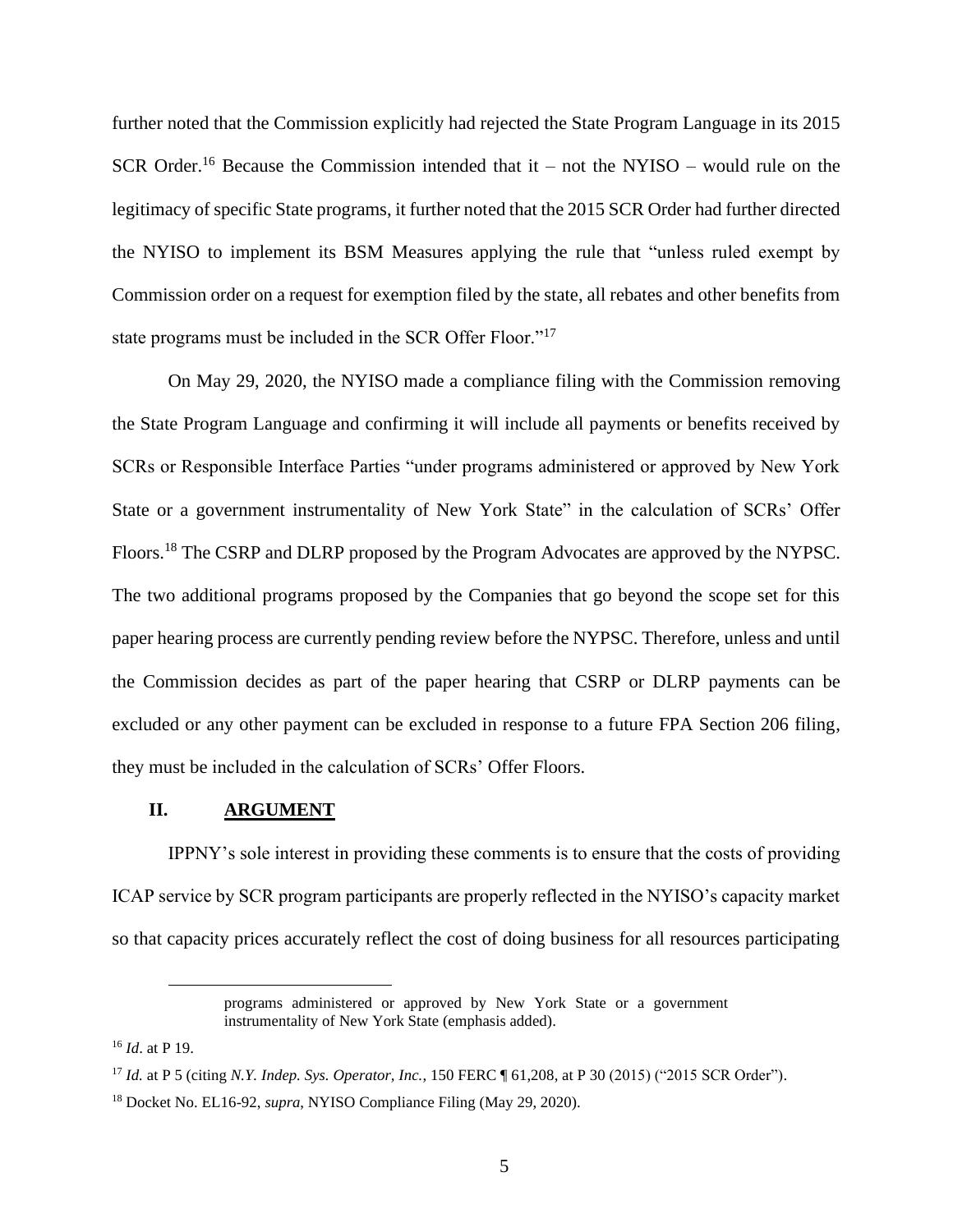in the competitive wholesale markets.<sup>19</sup> IPPNY does not dispute the Commission's finding that retail-level program payments may be excluded from the calculation of an SCR's offer floor if the program at issue addresses *solely* distribution-level needs. IPPNY further does not contest the evidence provided by Program Advocates which demonstrates that the DLRP is intended to provide solely distribution-level reliability services. However, unlike the DLRP, the CSRP does not provide for *solely* distribution-level reliability service, but is instead explicitly intended to reduce peak load, *i.e.*, provide capacity to the system to address system needs under tight operating conditions – the very purpose of the NYISO's SCR program.

In their Comments, the Companies assert that the CSRP and DLRP are designed exclusively to provide distribution system reliability benefits, that the CSRP is designed to shave peak load in certain Con Edison networks or O&R circuits, and that these functions enable the Companies "to either avoid or defer distribution infrastructure investment, thereby reducing customer costs, and maintain distribution system reliability."<sup>20</sup> Similarly, the SCR Exemption Proponents claim that the information provided demonstrates that the CSRP and DLRP provide distinct services from those of SCRs participating as capacity resources under the NYISO's

 $19$  Citing to the need to "harmonize" policies, the Program Advocates assert that payments under these programs should not be included in SCR Offer Floors because they could produce Offer Floors that are too high for these resources to clear the market (*i.e.*, offers that reveal the resources are uneconomic at that time), and thus, could cause these resources to discontinue participating in the utility programs. (*See, e.g.,* Docket No. EL16-92-001, *supra*, Initial Comments of the CSR Exemption Proponents (May 11, 2020) at 7 ("CSR Exemption Proponents Comments"); SCR Exemption Proponents Comments, Evans Declaration at PP 31–34; Docket No. EL16-92-001, Comments and Submission of Testimony on Behalf of Companies (May 11,2020), Reilly Affidavit at PP 17–18 (the "Companies' Comments")). To be clear, IPPNY agrees that it is important to harmonize the competitive markets, where possible, with State public policy. However, artificially suppressing the capacity market clearing prices to accommodate these resources – the outcome here – and effectively cross-subsidizing these resources is not a viable or sustainable approach. IPPNY submits that, to the extent these resources would be mitigated, the NYPSC could simply authorize the utilities to compensate these resources commensurate with their value under the utility programs. Nor is the timing of mitigation review an issue. (*See* SCR Exemption Proponents Comments, Evans Declaration at 12–13 (claiming mitigation testing constitutes "a huge unknown risk for the resource.") Unlike generation resources, SCRs are able to secure mitigation determinations the month before they participate in the NYISO markets. Once tested, the determination holds for the SCR going forward (*i.e.*, it is not retested).

<sup>20</sup> Companies' Comments at 6.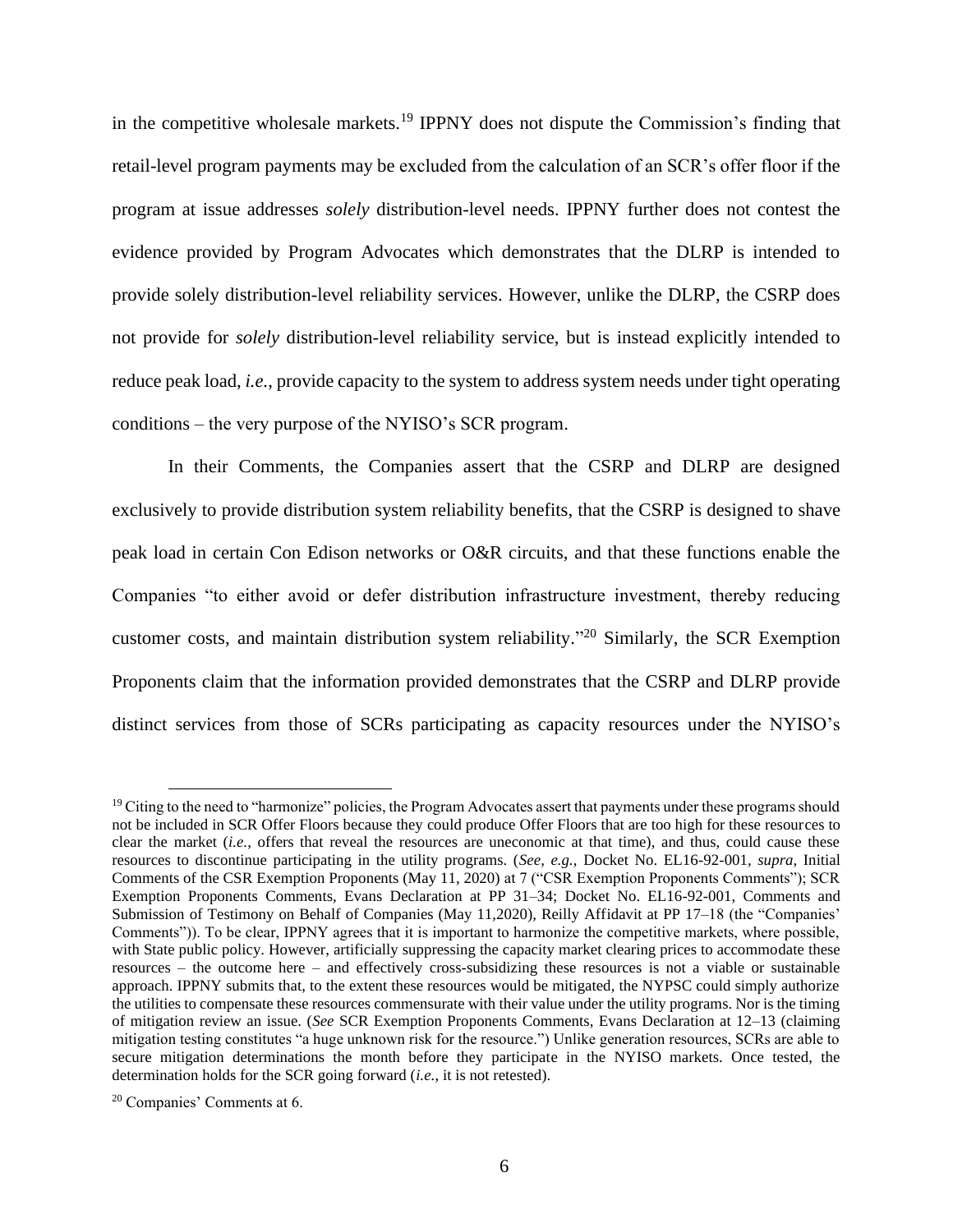program.<sup>21</sup> The Program Advocates together then provide six affidavits that largely repetitively delineate CSRP, DLRP, and SCR program administration parameters and cull data concerning program activations in an attempt to support their positions. However, as demonstrated *infra*, there is substantial overlap between the CSRP and NYISO SCR program. Indeed, the data provided actually *supports* the fact that the CSRP cannot reasonably be distinguished from the NYISO's SCR program.

## **A. THE STRUCTURE OF THE CSRP AND SCR PROGRAM MIRRORS EACH OTHER IN MATERIAL RESPECTS AND PROGRAM ADVOCATES' DATA DEMONSTRATES SIGNIFICANT OVERLAP BETWEEN ACTIVATION OF THE CSRP AND SCR PROGRAM AS VIEWED IN THE CONTEXT OF THE SCR PROGRAM.**

The Program Advocates provide evidence intended to demonstrate that there is minimal activation overlap between their proposed two demand response programs and the SCR program.<sup>22</sup> Specifically, framing program data in an attempt to support their position, the Companies argue there is "no correlation" between the CSRP and SCR program and seek to diminish the fact that both programs share benefits by characterizing such benefits as "isolated" and "purely happenstance or incidental."<sup>23</sup>

Likewise, the SCR Exemption Proponents (1) cull data on the Con Edison, O&R, Central Hudson, and New York State Electric and Gas utilities' individual CSRP and DLRP demand response program event call history, where applicable, from the program seasons for 2016-2019, again, in a manner to support their position, and (2) attempt to distinguish payments made under

<sup>21</sup> SCR Exemption Proponents Comments at 3.

<sup>&</sup>lt;sup>22</sup> IPPNY's reply focuses on data submitted by the SCR Exemption Proponents as it largely aligns with the data submitted by the Companies.

<sup>23</sup> *See* Companies' Comments at 6–7 (further claiming a resource's CSRP value "does not rival or compete with" its value under the SCR program and asserting "[e]ach product is distinct, and carries its own independent value" but acknowledging "isolated circumstances" when SCR program has benefited from CSRP).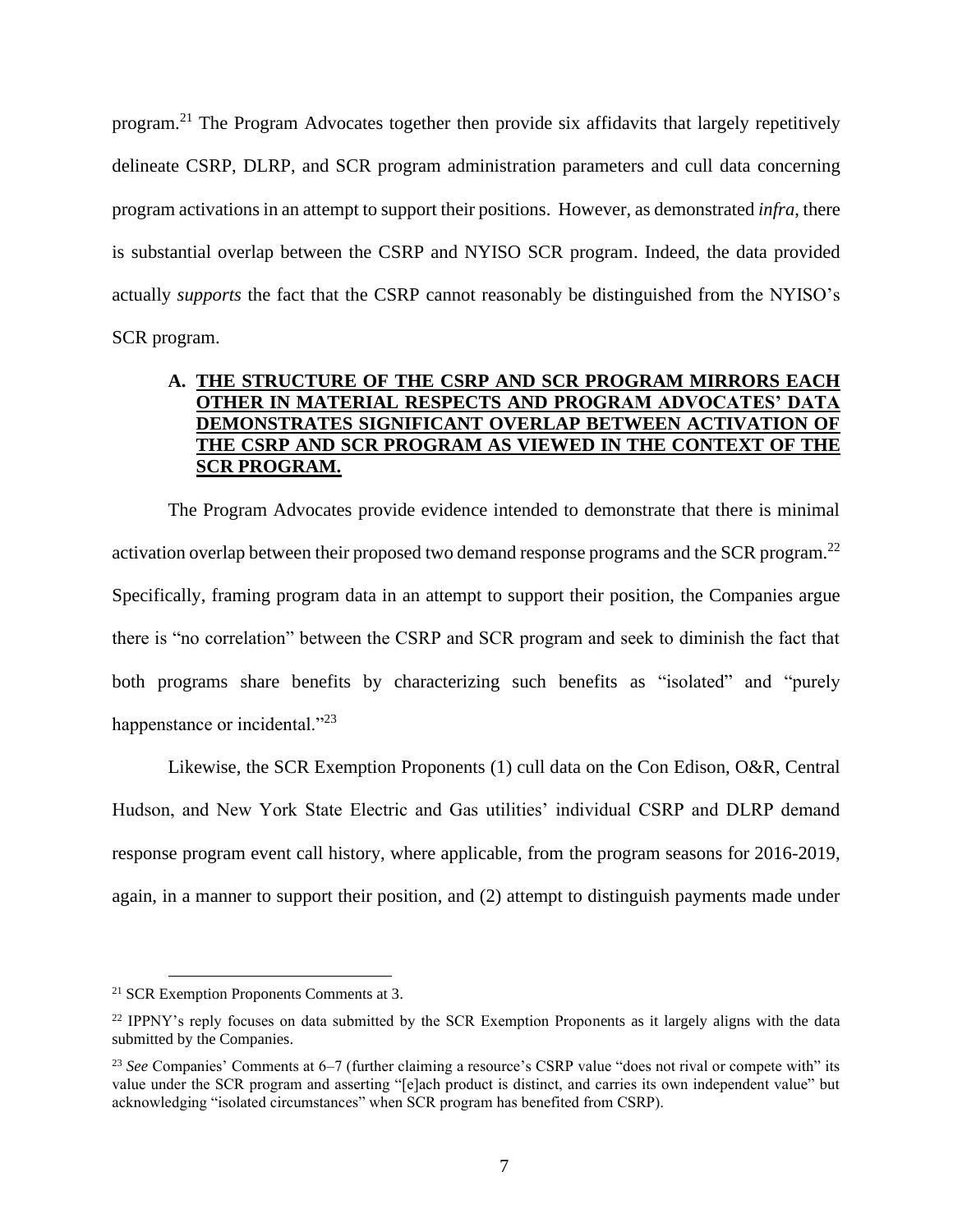these utility demand response programs to those provided for the provision of ICAP. For example, while the underlying data used to complete the calculations is not provided, Mr. Adam Evans calculates in his declaration that the CSRP overlapped with the SCR program 15 percent (Zone J), 31 percent (Zone H-I), 5 percent (Zone G), and 9 percent (Zone G) of the time.<sup>24</sup> In the affidavit of Sergey Shabalin, Mr. Shabalin notes that, since the summer of 2016, the NYISO has called four SCR events while Con Edison has called 12 CSRP events. However, when considered in the context of the SCR program – the program under the Commission's jurisdiction – the overlap in programs is much greater than the witnesses attempt to persuade.

First, it cannot reasonably be disputed that both of the CLRP and SCR programs have the same core purpose – capacity for load reduction – and have the same core design elements. Per the NYISO's MST, SCRs are resources "whose Load is capable of being interrupted upon demand at the direction of the [NY[ISO" and "can be operated to reduce Load from the NYS Transmission System *or the distribution system* at the direction of the ISO."<sup>25</sup> Correspondingly, as the SCR Exemption Proponents establish, the CSRP applies across the entire Con Edison service territory and is a distribution-level peak reduction program.<sup>26</sup> In addition, these programs both have the same participation prerequisites. In both cases, notification is given 21 hours in advance of the event start time and confirmation of program activation must be given 2 hours in advance of the event start time.<sup>27</sup> Moreover, both programs also carry the same minimum 4-hour performance

<sup>24</sup> SCR Exemption Proponents Comments, Evans Declaration at P 11.

<sup>&</sup>lt;sup>25</sup> NYISO MST  $\S$  2.19 (emphasis added). Pertinent here, relatively early in the NYISO's operations, it took over bidding, scheduling and dispatch on the Con Edison 138 kV distribution system.

<sup>26</sup> *See* SCR Exemption Proponents Comments at 9.

<sup>27</sup> *See* NYISO MST § 5.12.11.1; *see also* SCR Exemption Proponents Comments at 9.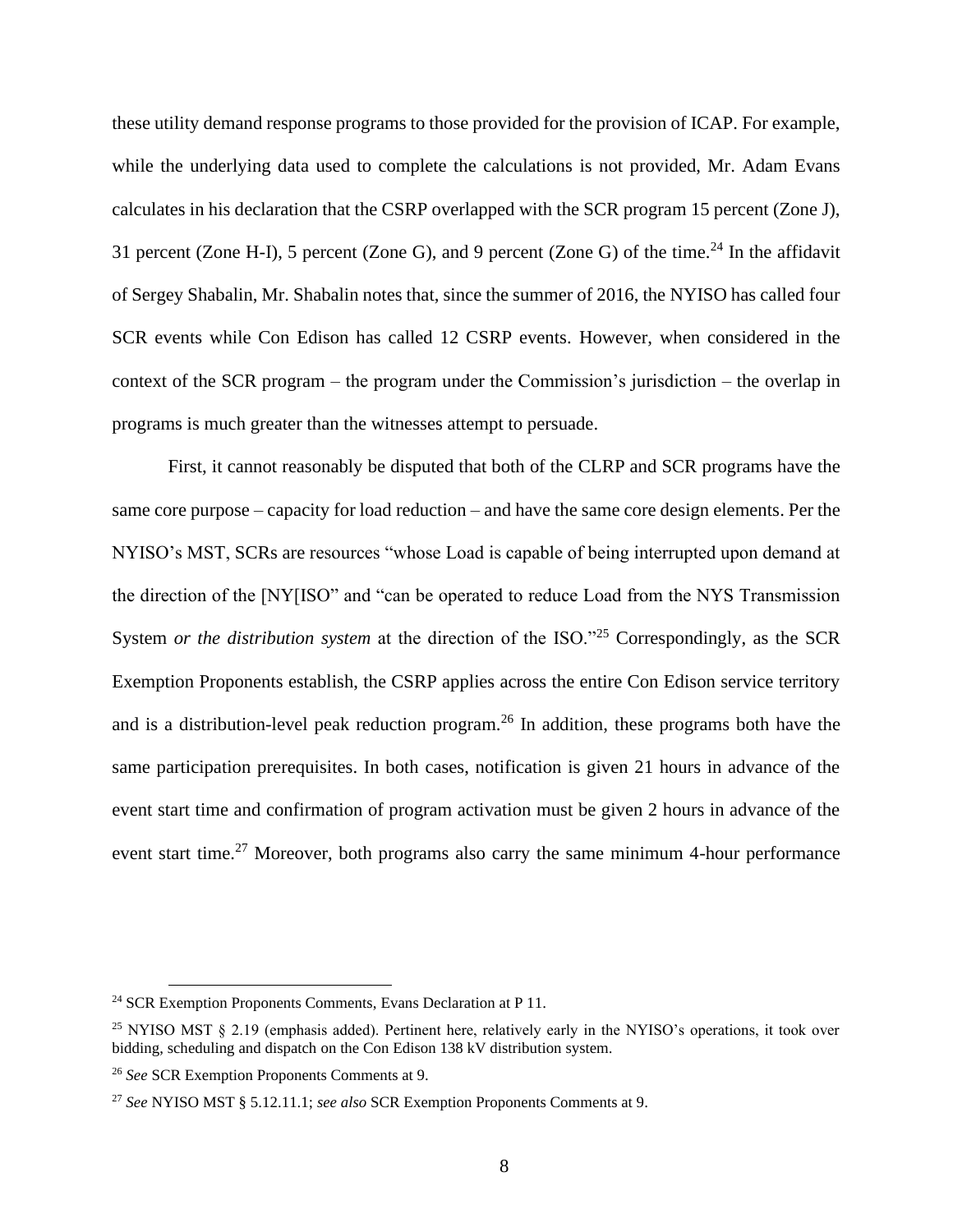requirement.<sup>28</sup> Given that they were clearly designed to promote dual participation, the evidence confirms that the vast majority of parties participate in both programs.<sup>29</sup>

Nor does the data support the Program Advocates' position vis-a-vis the CSRP. In Mr. Evans' case, he provides neither the data relied upon for his calculations nor any reference. Mr. Griffin Reilly did provide data for 2017 through 2019 in his affidavit attached to the Con Edison filing and that data shows a very different conclusion. First, many of the calls are for tests both in the Con Edison program and in the NYISO's programs. Those test calls should be ignored because they relate to showing response capability and there is no reason to expect they would overlap or even be related to system conditions. When the event data is examined, however, it is clear that, while Con Edison calls its CLRP program more often than the NYISO does, there is a 100% overlap between when the NYISO called its SCR program for an event and the CLRP was called for an event.

Moreover, as Mr. Shabalin acknowledges, and the Reilly data shows, comparing SCR calls to CSRP calls to determine program alignment reveals the SCR events "did *all* overlap with the CSRP events."<sup>30</sup> In other words, when viewed in the context of the SCR program at issue here over which the Commission has jurisdiction, activation of the SCR program overlapped 100% of the time with the CSRP. This should not be a surprise. The CSRP program is called any time that the forecast load for the next day is more than 92% of the projected annual peak load. While the NYISO calls its program based on expectations that it might be short of reserves without the SCR

<sup>&</sup>lt;sup>28</sup> NYISO MST § 5.12.11.1. While the SCR Exemption Proponents focus on the fact that the NYISO can utilize any four-hour period and Con Edison predefines specific four-hour periods (*see* SCR Exemption Proponents Comments at 9), it is a distinction without a material difference. The core focus of both programs is to shave load during high peak periods.

<sup>&</sup>lt;sup>29</sup> As reflected in the Companies' testimony, there is a 98% overlap in the O&R CSRP and SCR program participation and an 87% overlap in the Con Edison CSRP and SCR program participation.

<sup>30</sup> SCR Exemption Proponents Comments, Shabalin Testimony at 9 (emphasis added).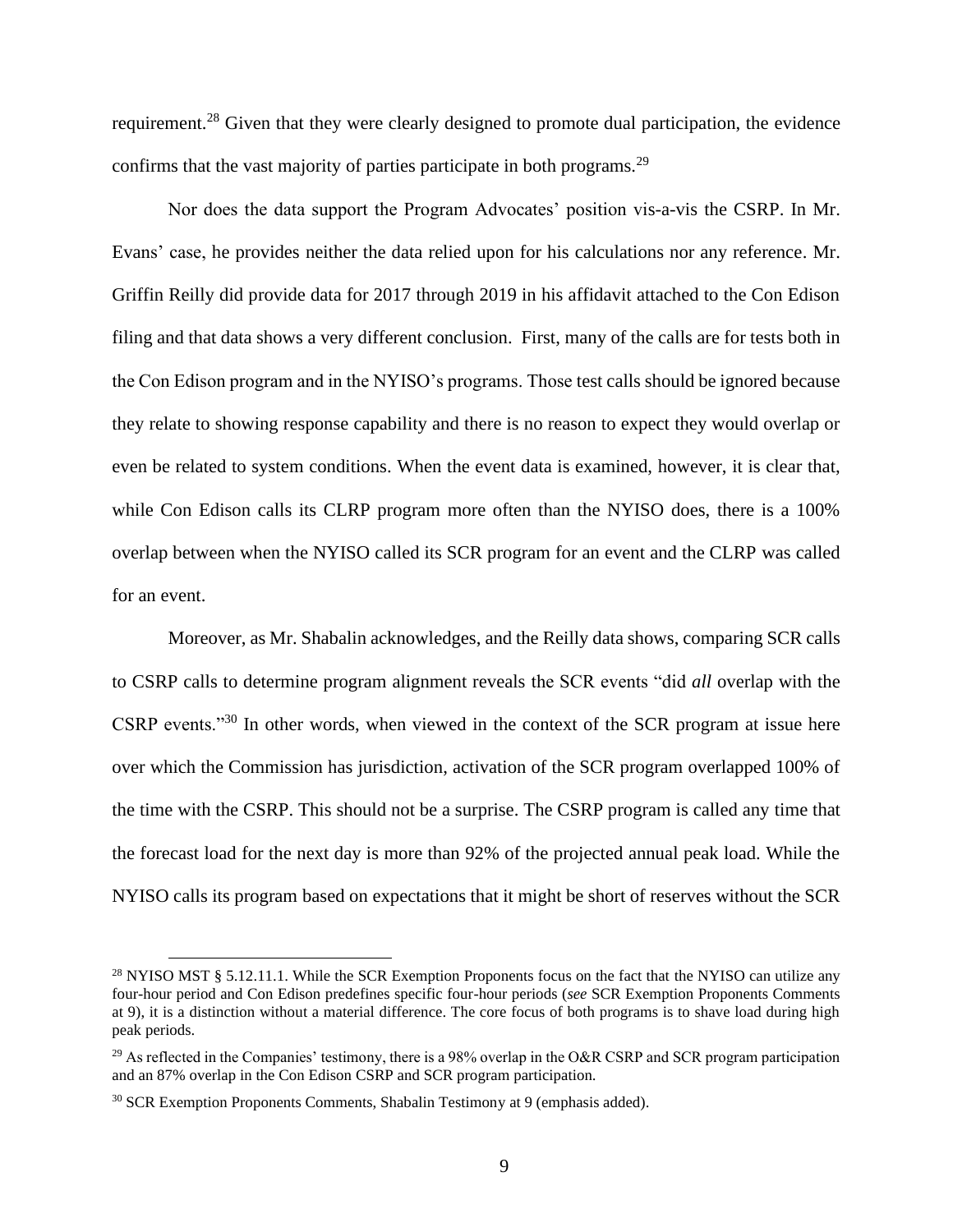resources, high loads are a significant contributor to a likelihood of running short of reserves. It should be no surprise that the NYISO's SCR calls find the CSRP resources already called because of forecast high loads. Indeed, as noted above, the data for the Con Edison program show that 100% of the NYISO SCR calls overlapped with the CSRP calls.

To mute that dispositive fact, Mr. Shabalin attempts to distinguish the events by longer durations for some CSRP calls. The duration of the events is irrelevant, however. The fact that the utilities may elect to more conservatively operate their programs does not negate the fact the programs are called for the same peak load reduction purposes. Likewise, the attempt of the Companies witness, Mr. Reilly, to characterize the benefits of the SCR program as providing a statewide capacity contribution is also unavailing in this context given that the NYISO has enhanced its SCR program over time to apply in Zone J alone as warranted.<sup>31</sup> It also is negated because calling the CSRP also provides a statewide contribution.

Moreover, while the Commission asked for the data that was previously filed to be updated, it certainly remains relevant to consider the interaction between these programs that has transpired over a longer period of time. Taking into account data from years prior to 2016 that was provided in the 2016 Complaint shows a higher percentage of overlap between the CSRP and SCR program in some periods. As the data provided by a subset of the SCR Exemption Proponents demonstrated in the 2016 Complaint, Con Edison's CSRP and the SCR program were called together 45% of the time over the 5-year study period (2011-2015), which can hardly be characterized as an

<sup>31</sup> *See* MST § 5.12.11.1 (providing that NYISO may call SCR less than the total in NYCA or in a Zone per ISO Procedures); *see also* NYISO ICAP Manual § 4.12.3 & 4.12.4 (providing that, "when requested by the Transmission Owner, the NYISO may call SCRs to reduce Load in targeted sub-load pockets within Load Zone J for the Targeted Demand Response Program (TDRP) as specified in Section 6 of the NYISO's [Emergency Demand Response Manual]").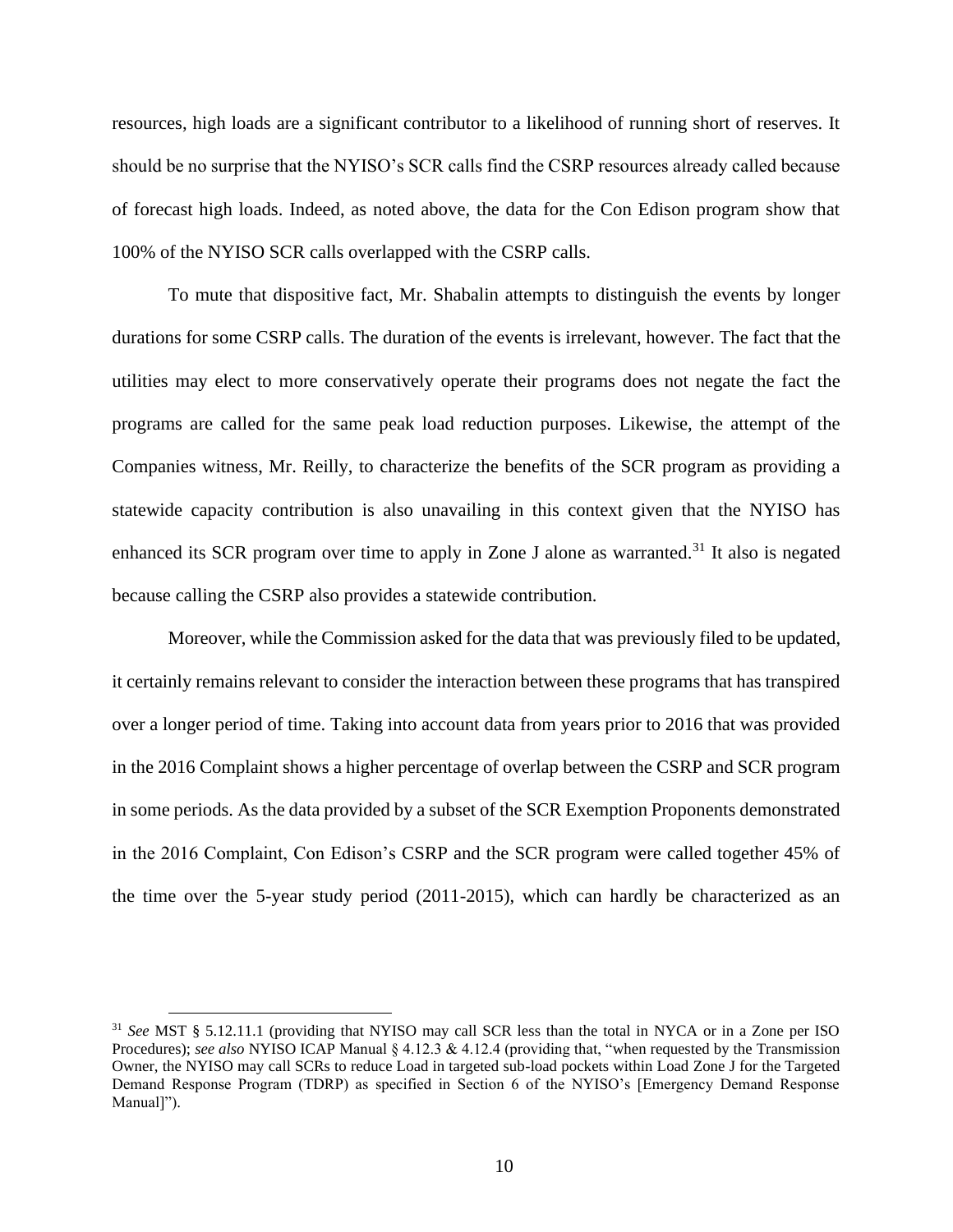inconsequential overlap.<sup>32</sup> Additionally, as with the current filing, the complaint did not provide the data on the individual calls so it is not possible to verify the level of overlap. Moreover, as noted above, the overlap should be considered from the perspective of whether the CSRP would have already been called at the time that the SCR program was called. Given the direction that the CSRP is called any time the forecast peak for the next day is more than 92% of the annual forecast peak, it is likely that the 2011-2015 data shows near to 100% overlap between when the SCR program is called and the CSRP resources already have been called.

The testimony submitted by David Ahrens in support of the SCR Exemption Proponents further demonstrates that the primary benefit of the CSRP is to reduce capacity payments made to NYISO market participants. Mr. Ahrens states that, "over the last decade, an estimated \$4.5 billion of ratepayer money – in "capacity payments" – have gone to the owners of the city's Peaker plants. Effective demand response should reduce those costs."<sup>33</sup> The statement is a clear and unequivocal admission that one of the primary purposes of demand response programs is to incent resources to reduce capacity costs. As previously stated, *supra*, the ability for certain payments made to SCRs outside of the ICAP market to provide SCRs with the ability to suppress ICAP market prices below competitive levels was the exact reason that the Commission directed that new SCRs should be subject to the BSM Measures.<sup>34</sup>

<sup>&</sup>lt;sup>32</sup> 2016 Complaint at 45. As IPPNY demonstrated in its Rehearing Request in 2015, even if there had been limited overlap in the hours when demand response resources under a particular State demand response program, such as the CSRP, and the NYISO's SCR program have been activated—which was not true then and continues to not be true now—payments provided to the demand response resources under this State program have enabled SCRs to participate in the NYISO's wholesale energy and capacity markets and provide other wholesale market benefits which, again, mirror the purposes of the NYISO's SCR program itself. *See* IPPNY Rehearing Request at 5-6.

<sup>&</sup>lt;sup>33</sup> SCR Exemption Proponents Comments, Ahrens Testimony at 11.

<sup>&</sup>lt;sup>34</sup> 2020 SCR Order at 17. Just because the Program Advocates claim that CSRP payments are not intended to provide for ICAP service does not make it so. In actuality, the aforementioned evidence demonstrates that reducing capacity payments by reducing system peak load is the primary purpose of the CSRP.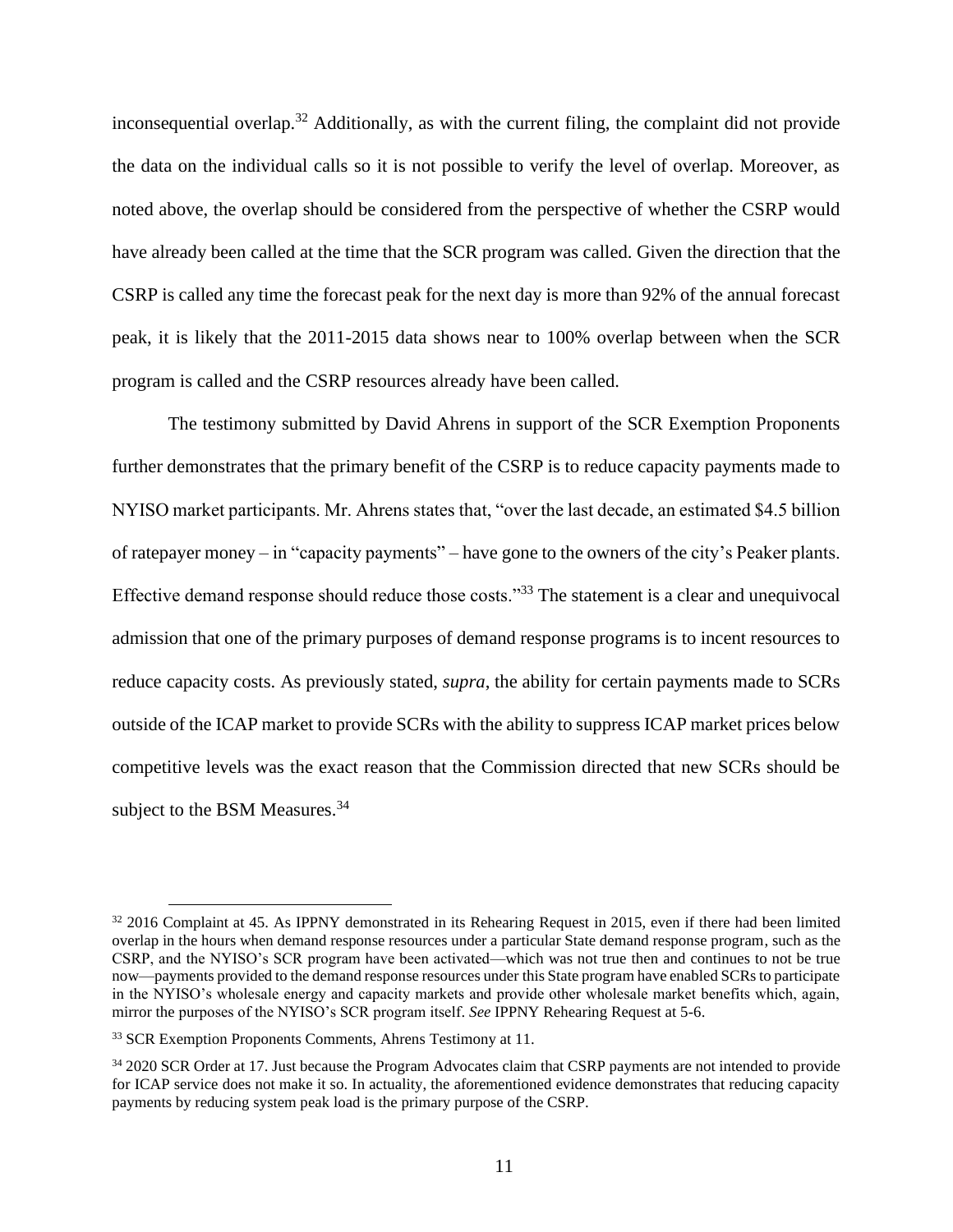Thus, the CSRP clearly does not -- and was never intended to -- address *solely* distribution level system needs. Given that the dispatch of resources in the Con Edison participating in the SCR program were also called to perform under the CSRP for those same periods, it is clear both programs are addressing the same system needs. Thus, as established by the Commission in the 2020 SCR Order,<sup>35</sup> the CSRP payments must be included in SCR Offer Floor calculations.

## **B. RETAIL-LEVEL DEMAND RESPONSE PROGRAMS NOT LISTED IN SCR EXEMPTION PROPONENTS' 2016 COMPLAINT BUT FOR WHICH EXEMPTIONS ARE SOUGHT MUST BE FILED UNDER FPA SECTION 206 AND EVALUATED ON AN INDIVIDUAL PROGRAM BASIS.**

In the 2020 SCR Order, the Commission expressly established that the paper hearing was limited to providing updated and additional information to allow the Commission to evaluate whether any of the retail-level demand response programs listed in the 2016 Complaint constituted programs solely designed to address distribution-level reliability needs.<sup>36</sup> The Commission further specified any new programs parties wished the Commission to consider must be advanced through an FPA Section 206 filing. Claiming through their witnesses that two new programs currently under NYPSC review – the Day-Ahead DLM and auto-DLM programs – will serve the same purpose as CSRP and DLRP and that their analyses apply equally to the two new programs,  $37$  the Companies argued that payments under these two programs should also be excluded from the SCR Offer Floor calculations.<sup>38</sup> For the reasons set forth herein, the Companies' proposal to consider additional programs in this paper hearing process must be rejected.

<sup>35</sup> *See* 2020 SCR Order at P 18.

<sup>36</sup> *Id.* at P 19.

<sup>37</sup> *See* Companies' Comments, Reilly Affidavit at P 5, Hilowitz Affidavit at P 7.

<sup>38</sup> Companies' Comments at 6 (specifying plans have been filed with the NYPSC to operate these programs in the future); *see also* Companies' Comments, Reilly Affidavit at P 5 (noting Con Edison has proposed different design parameters for these two new programs such as incentives established through RFP processes and more stringent performance requirements).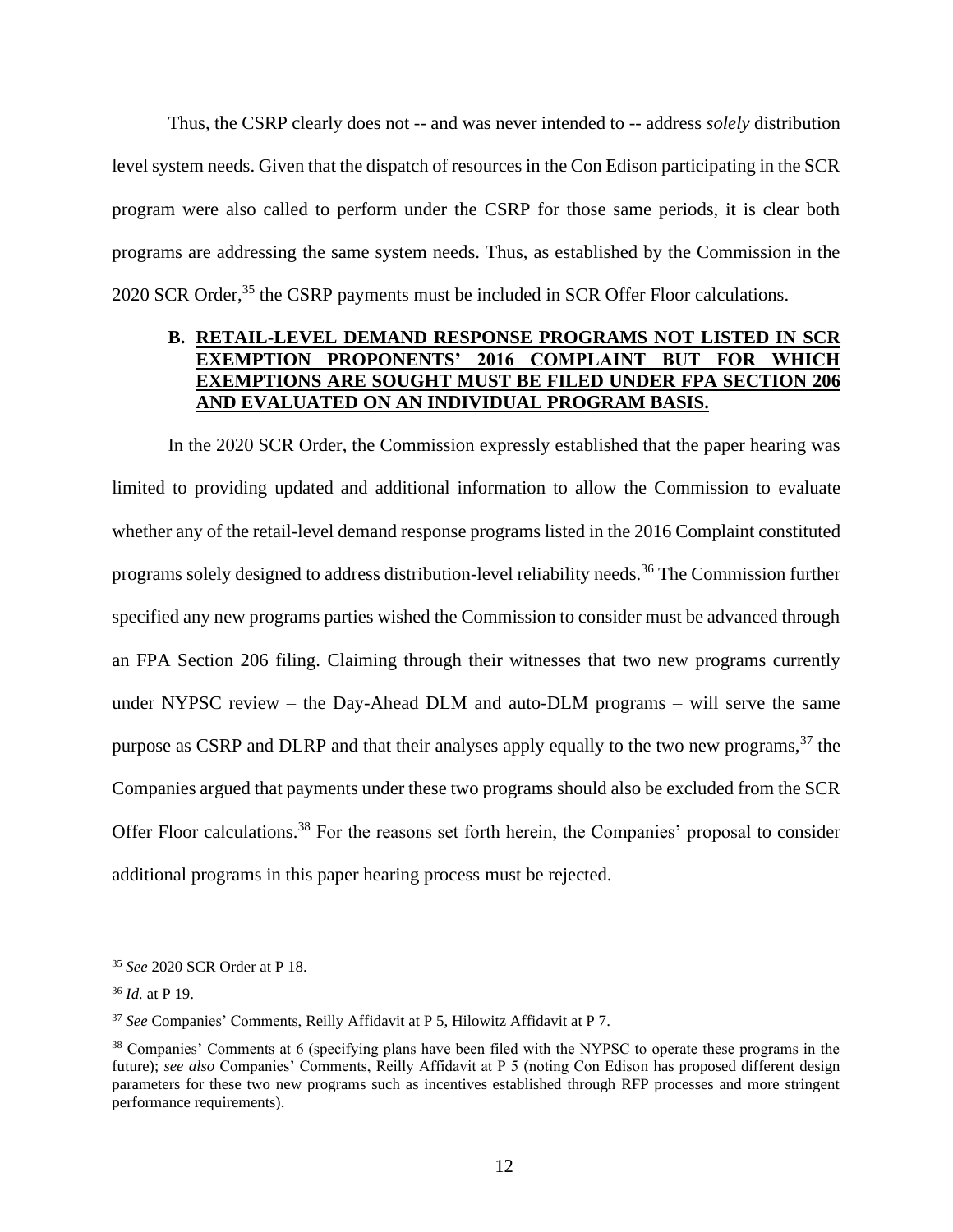First, the Day-Ahead DLM and auto-DLM programs are not programs that were listed in the 2016 Complaint. Because the Companies have proposed programs beyond those contained in the 2016 Complaint, they fall outside the scope of this paper hearing proceeding and cannot be considered here.<sup>39</sup> This aspect of their filing must be rejected on this basis alone.

Second, the Commission defined a paper hearing process that would be streamlined so that it could expeditiously address programs previously brought before it. In contrast, entirely new programs require a more complete process and, concomitantly, additional time to be considered. For that reason, the Commission pointed to the FPA Section 206 process, a fulsome process with defined deadlines that requires defined determinations to proceed with rule changes.<sup>40</sup> At the same time, the Commission specified that it would consider any additional programs proposed in the future using the same threshold – does the program solely provide distribution-level benefits.

Relying on the FPA Section 206 structure is particularly critical here given that these programs remain pending before the NYPSC at this time and contain different features than the existing programs that could be adopted in their entirety, modified or rejected outright. Therefore, it is impossible for the Commission or any party to meaningfully assess these programs to determine whether payments thereunder should be included or excluded in SCR Offer Floors under the NYISO's BSM Measures. Presuming they are approved by the NYPSC at some point in the future thereby finalizing their scope, nature and structure, the Companies and any other party that

<sup>&</sup>lt;sup>39</sup> Indeed, in their comments, the Companies forthrightly acknowledge the express parameters of the paper hearing process established by the Commission in the 2020 SCR Order noting the hearing process is "to examine, on a program specific basis, whether the retail demand response programs *that had been listed in the [2016] Complaint* are, indeed, designed to address distribution level reliability needs." (*See* Companies' Comments at 4; emphasis added.) Inexplicably, the Companies nevertheless elected to include entirely new (and yet to be approved) programs.

<sup>&</sup>lt;sup>40</sup> 2020 SCR Order at P 19. As clearly stated by the Commission, "nothing in [the 2020 SCR Order] precludes parties from making a filing under section 206 of the [Federal Power Act ("FPA")] to request the exclusion of payments from specific retail-level demand response programs not listed in the complaint from the calculation of SCRs' offer floors."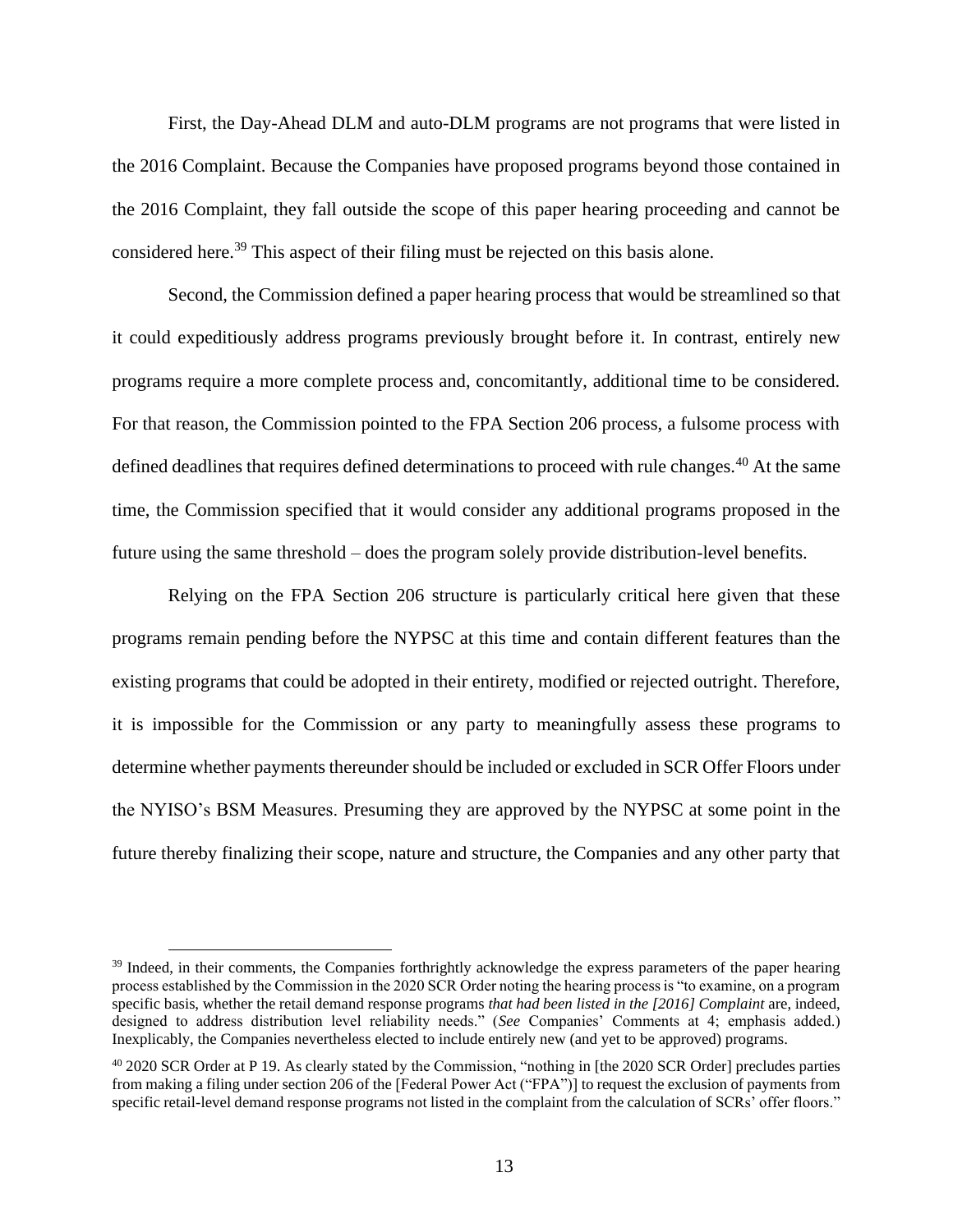wishes to proceed have recourse. They may proceed under FPA Section 206 requesting program evaluation.

In any event, if *arguendo,* the Day-Ahead DLM program could be considered in this paper hearing process notwithstanding the Commission's clear edicts, the Companies' own evidence demonstrates payments thereunder must be included in the SCR Offer Floor calculations. Per the Companies, the Day-Ahead DLM program and CSRP serve the same purpose. Thus, like the CSRP, the Day-Ahead DLM program also will not provide for *solely* distribution-level reliability service. Therefore, like the CSRP, any payments made under this program must be included in SCR Offer Floor calculations.

## **III. CONCLUSION**

For the foregoing reasons, IPPNY respectfully requests that the Commission find that the CSRP, a program expressly designed to reduce peak loads across the system of each utility in the Mitigated Capacity Zones, provides both wholesale capacity services as well as distribution level services. Therefore, payments that an SCR receives under the CSRP must be included in the calculation of its Offer Floor under the NYISO's BSM Measures.

Dated: June 15, 2020

Respectfully submitted,

Matthew Schwall Matthew S. Schwall Director, Market Policy & Regulatory Affairs Independent Power Producers of New York, Inc. 194 Washington Avenue, Suite 315 Albany, New York 12210 518-436-3749 matthew.schwall@ippny.org